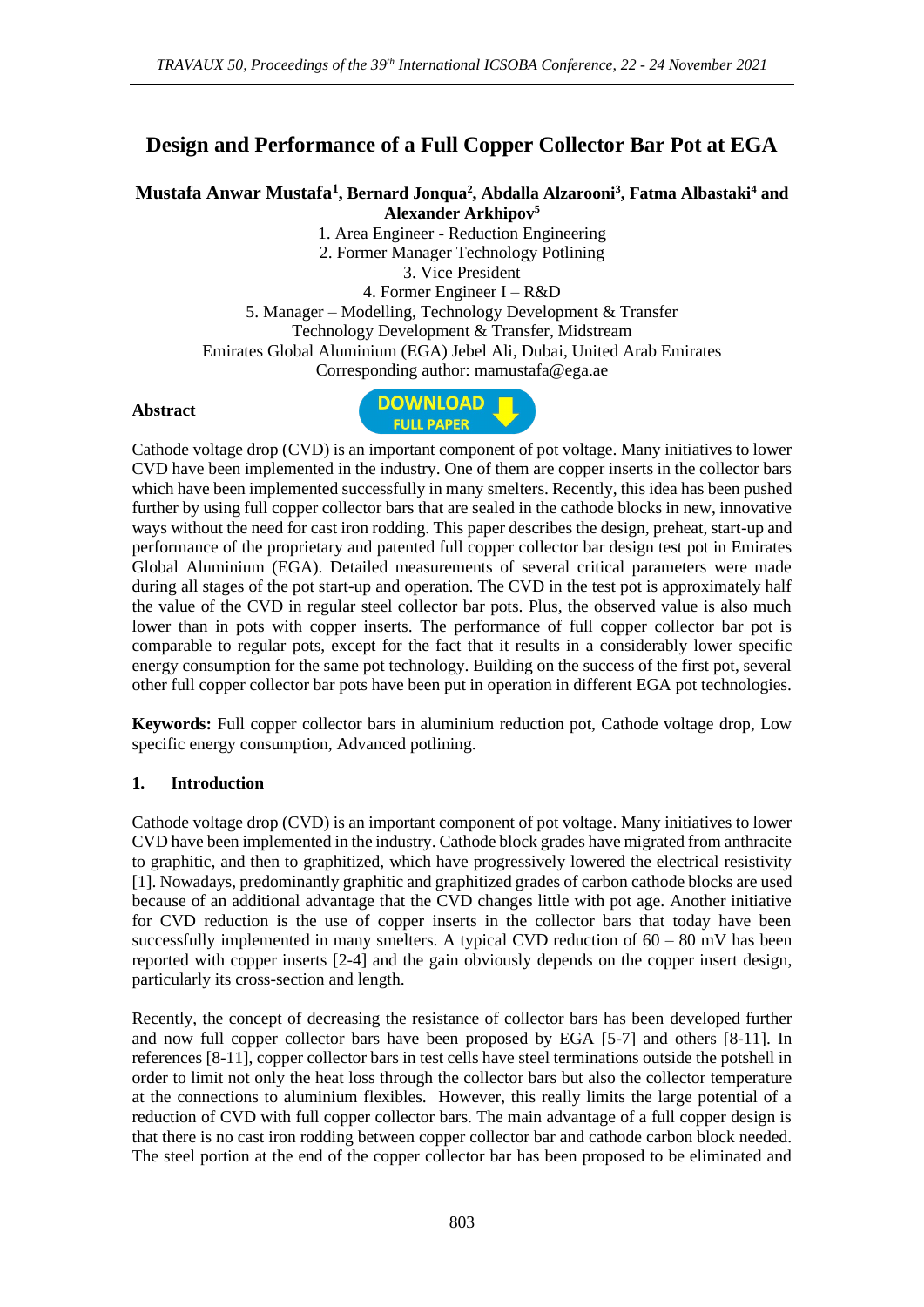replaced by reduced cross-section of copper outside the potshell [12], but the implementation of this design in industrial cells has not been published.

EGA has invented its own proprietary full copper collector bar design [5-6] and built a test pot. This is described in this paper together with results from operation of these pots.

The potential benefits of full copper collector bar pots as they are designed by and implemented at EGA, are numerous, ranging from safety to environmental and financial [7]:

- Eliminates requirements for cathode casting operation meaning this is:
	- o Safer
	- o Requires less manpower
	- o A lower energy cost
	- o Requiring less materials, and
	- o Requiring less space for making the cathode assembly
- Significant energy savings
- Enhanced potlife meaning:
	- o Possibility of higher cathode carbon thickness, and
	- o Possibility of lowering maximum cathode current density
- Easily recoverable resulting in more valuable scrap sales
- Creates a valuable know-how and the potential for technology transfer.

## **2. EGA Full Copper Collector Bar Pot Design and Modelling**

A major concern with the full copper collector bar is the lower melting point of copper (1080 °C) than of cast iron (1070-1150  $\degree$ C, depending on composition) and steel (1425-1540  $\degree$ C). Furthermore, there is a minor concern whether there will be sufficient pressure between the collector bar and the carbon block to make good electrical contact to obtain a low contact resistance. These concerns are addressed by EGA in cathode design, pot preheat, start-up and operation by an innovative design, upgraded pot start-up procedures and detailed measurement follow-up.

## **2.1 Collector Bar and Cathode Block Design and Installation**

Before implementing the new design in a full pot, a crash test was conducted in a D18 pot where 4 conventional cathode assemblies were replaced with the new, innovative full copper design. This pot was planned to be stopped after a few months of operation in order to convert the pot to D18+ technology. This crash test gave the initial indication that the copper can safely survive startup and early operation. Importantly, it also showed very low contact voltage drop between copper collector bar and carbon block. The 4 blocks were autopsied after stopping the pot and found in very good condition. This test gave the greenlight to the first full pot test with EGA's new full copper collector bars design.

The first test pot is D20 Technology Pot 5B269 in EGA Jebel Ali's Potline 5B. It operates under a line amperage from 270 to 275 kA. The most distinguished feature of pot 5B269's design is the use of full copper collector bars that are directly inserted into the cathode block slots without any cast iron. The design of the cathode block and the collector bars is shown in Figures  $1 - 3$  [5-6]. It can be seen that in the center of the cathode carbon block there is a gap between the collector bars that is filled with ceramic fiber (16 in Figure 1).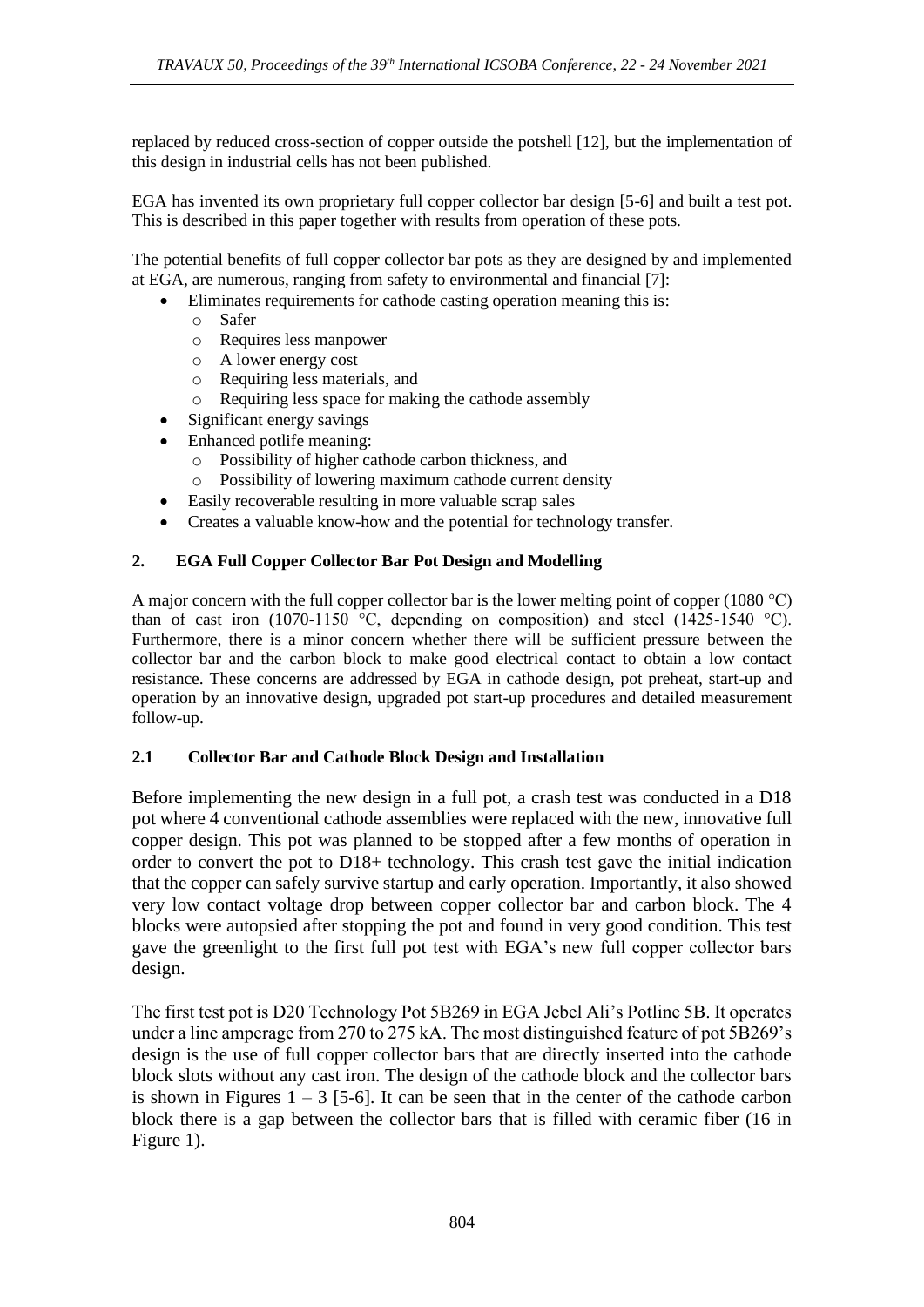

**Figure 18. Copper collector bar trial expansion pot age on 22 October 2021.**

# **6. Conclusions**

EGA has built and tested a proprietary pot design with full copper collector bars. Due to very low cathode voltage drop (CVD) the pot operates with substantially lower voltage drop and consumes approximately 0.5 kWh/kg Al less energy than the control pots with standard steel collector bars. Copper collector bars and cathode blocks perform well so far, which is witnessed by uniform current distribution in collector bars together with low and uniform collector bar temperatures, and low copper concentrations in the metal. Based on autopsy the cathode surface at the age of 1002 days was in exceptionally good condition showing little erosion and practically no cathode heaving. The trials have been extended to other EGA pot technologies and they show good potential for lowering specific energy consumption, which is the primary objective of these trials.

## **7. Acknowledgment**

We would like to thank the various teams involved who contributed in these successful initial trials: Pot repair and potlining process control teams, Potline Operations and technical teams. We would also like to thank Dr. Vinko Potocnik for his input in reviewing this work.

## **8. References**

- 1. Loig Rivoaland, Development of a new type of cathode for aluminium electrolysis, *Proceedings of 34th International ICSOBA Conference*, 3 – 6 October 2016, Québec, Canada, Paper AL28, *Travaux* 45, 757-765.
- 2. Marwan Bastaki et al., DUBAL cell voltage drop initiatives towards low energy high amperage cells, *Light Metals,* 2014, 451-455.
- 3. René von Kaenel, Jacques Antille, Louis Bugnion, Impact of copper inserts in collector bars, *Light Metals* 2015, 807-812.
- 4. Amit Jha et al., Copper insert collector bar for energy reduction in 360 kA smelter, *Light Metals* 2019, 565-572.
- 5. Bernard Jonqua, Abdalla Zarouni, Cathode block for electrolytic cell suitable for the Hall-Héroult process, WO2016/157021 A1, International Publication Date 6 October 2016.